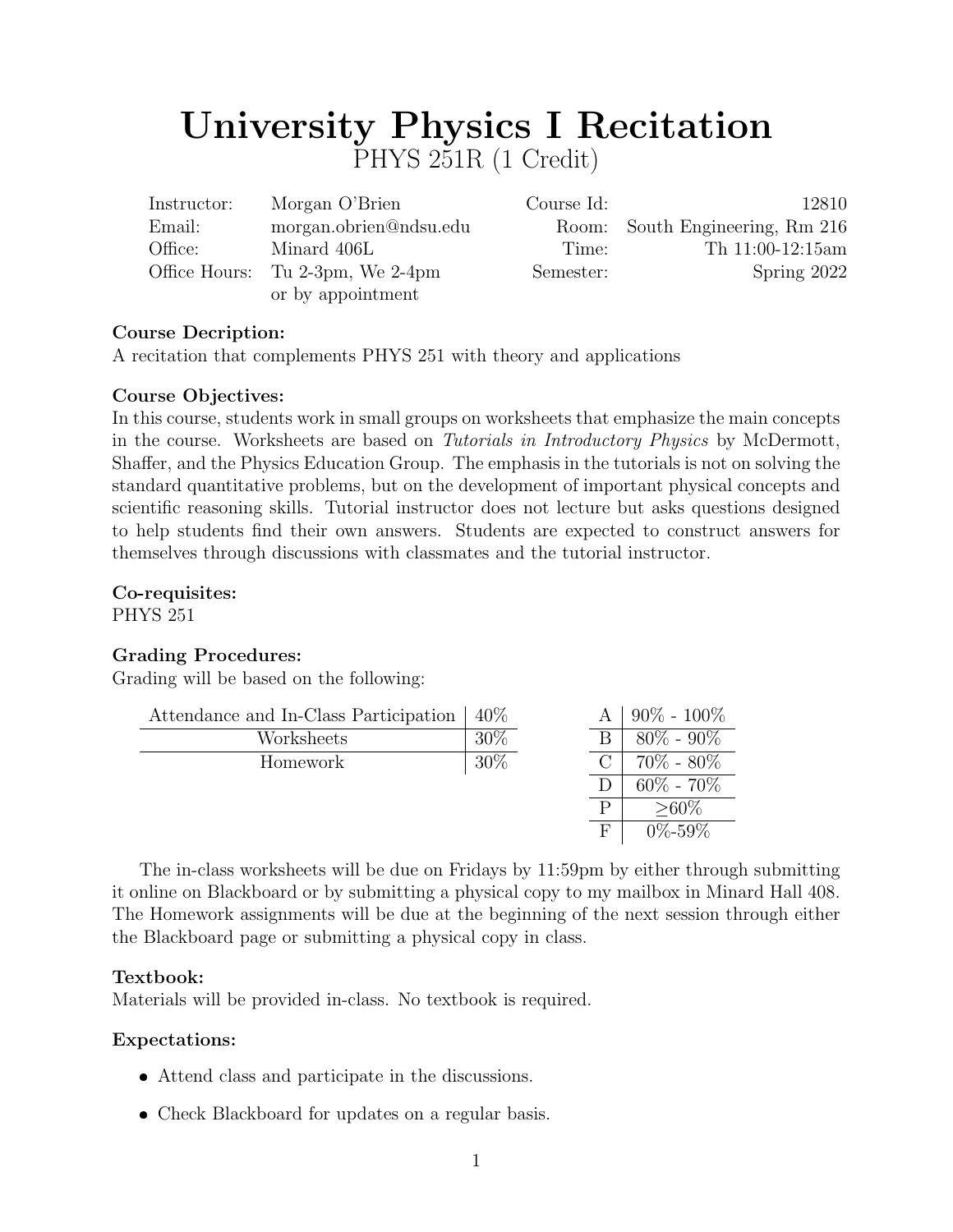- There will be no makeups for missed exams or late homework except for in the most exceptional circumstances. Makeup exams require prior approval of the instructor (unless impossible, in which case a written excuse will be required and its validity will be examined). Even when approved, late work may not be graded until after the end of the semester and may result in an "incomplete" grade for the course. Makeup exams tend to be more difficult, though this is not a deliberate policy. You are expected to arrange your personal and work schedule to allow you to take exams at the scheduled time. Students who have a University approved activity that conflicts with class should make prior arrangements to participate in any graded activities that they miss.
- Cheating will not be tolerated in this course, specifically during any exams. Please see the Academic Honesty Policy below.

#### Tips for Success:

- Do a lot of practice problems. Then do more practice problems.
- Ask questions during lecture and be an active participant in all class activities.
- Come to my office hours or email me when you have questions.
- Try your best not to procrastinate.
- Utilize your resources Read your textbook, talk to your fellow classmates, go to the ACE Tutoring Center, etc.

#### Attendance:

According to NDSU Policy 33 (www.ndsu.edu/fileadmin/policy/333.pdf), attendance in classes is expected.

#### Mask requirement:

Currently (as of August 9, 2021), NDSU is strongly recommending that all people wear masks in indoor spaces when social distancing cannot be maintained. Further, masks are required in all classroom settings whether such classes are credit, non-credit, training sessions, etc. In case of any changes, you will be notified and this syllabus will be updated. Consistent with NDSU's recommendations, in this class all participants, including those who are fully vaccinated, are required to wear a face covering. If you fail to properly wear a face covering, you will not be admitted to the classroom. Given the changing conditions associated with the pandemic, this class' faculty member has reserved the right to modify the mask status of the class during the semester. The following will be used as needed: referral to Dean of Students Office or administrative removal from class.

 Students who cannot wear a face covering due to a medical condition or disability, or who are unable to remove a mask without assistance may seek an accommodation through the Disability Services (701)-231-8463; https://www.ndsu.edu/disabilityservices/.